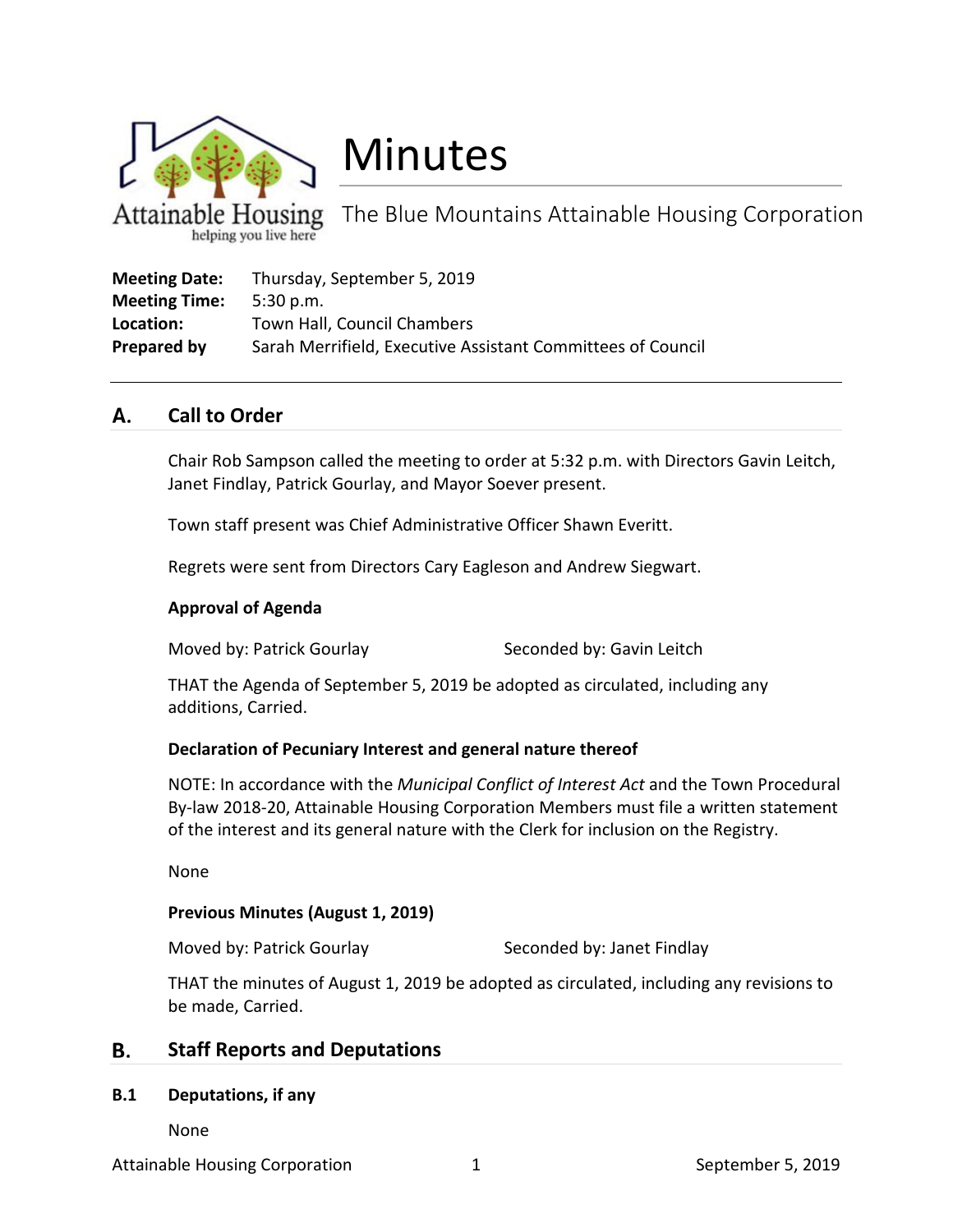### **B.1.1 Presentation: StrategyCorp Re: Attainable Housing Corporation Chief Executive Officer DRAFT Job Description**

Chair Rob Sampson noted StrategyCorp was not attending the September 5, 2019 meeting and proceeded to review the Attainable Housing Corporation Chief Executive Officer DRAFT Job Description with the Board. The group discussed that the position should be contract, and reference to "City" throughout the position description should be removed. Further emphasis on financing skills, and experience leveraging fees and coordinating with varied levels of government and funding agencies should be included.

Moved by: Gavin Leitch Seconded by: Patrick Gourlay

THAT the Attainable Housing Corporation directs StrategyCorp to modify the draft Executive Director position to include additional emphasis on financing expertise, and update the position from full-time permanent, to contract;

AND THAT the Attainable Housing Corporation requests StrategyCorp to provide the revised position description by September 16, 2019 for final presentation and approval at a future Special Meeting of the Attainable Housing Corporation, Carried.

# **B.2 Public Comment Period (each speaker is allotted three minutes)**

NOTE: In accordance with the Town Procedural By-law 2018-20 fifteen minutes is allotted at the Meeting to receive public comments regarding Attainable Housing Corporation matters included on the Agenda. The speaker shall provide their name and address, and shall address their comments to the Chair. Comments shall not refer to personnel, litigation or potential litigation matters.

# **B.2.1 Josie Harper, 162 Settlers Way**

Ms. Harper noted Heritage Park was created in 1986/1987 by developers under the name "Peaks North" and conveyed 5% of the total land for parkland development in lieu of cash per the Official Plan ("OP"). The OP remains unchanged and states that, prior to the consideration of an application for Plan of Subdivision, Council shall be satisfied that lands will be appropriately serviced with infrastructure, parkland and open space, as required. Ms. Harper thanked the Town for its support of Heritage Park when swings, climbing equipment, a basketball court, and a back stop were installed. Ms. Harper further noted the park is maintained by the Town and serviced with washroom facilities and picnic tables. Ms. Harper noted these assets within the park are for the benefit of the community and are well used. Ms. Harper advised of the community's concern that Heritage Park is on the list of possible sites for development, despite the July 2019 Preliminary Property Options for Attainable Housing report which stated direction to staff to develop criteria for site selection, including access to transportation, existing uses, minimum size requirements, impact on existing neighbourhoods, and removal of parkland/open space from consideration. Ms. Harper further noted that minimum parcel size to accommodate multi-unit development is 1.0 hectares, and there was instruction to avoid parkland and open spaces. The designation area for Heritage Park is .683 hectares, well below the 1 hectare minimum, and is classified as parkland and open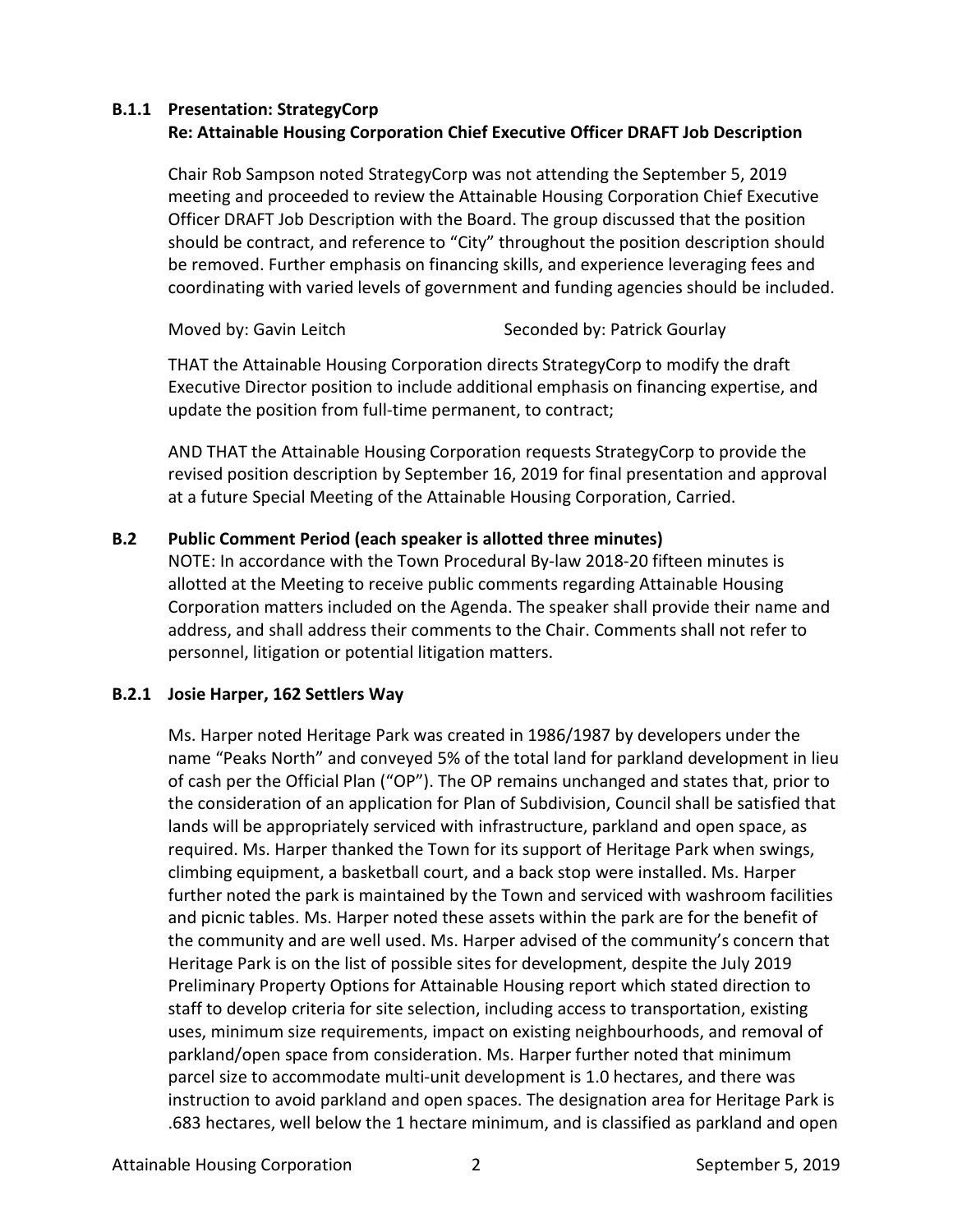space. Ms. Harper noted while the community acknowledges the need for housing, one of the most important issues in the Town is the rapid disappearance of green space. Ms. Harper commented that parkland should never be considered for development when there are more suitable options.

# **B.2.2 Heather McNaughton, 123 Settlers Way**

Ms. McNaughton noted she is a full time resident and owner at 123 Settlers Way. Ms. McNaughton further advised she is against developing housing on any parkland in the Town, especially at Heritage Park which is currently on the list of potential sites for attainable housing. Ms. McNaughton commented that development of park land does not conform to the OP or the Ontario Provincial Policy Statement. Section D, part 6 of the Town's OP has a stated objective to establish and maintain a system of public open space and parkland. Ms. McNaughton confirmed Heritage Park provides the community, which is comprised of over 600 properties, the only neighbourhood park, except for a very small parkette off Crossan Court. The OP also states Council shall encourage provision of public parkland to achieve a minimum ration of 1.2 hectares of local parkland per 1,000 residents. Ms. McNaughton noted she estimates the park to be approximately 1.2 hectares and based on 3 people per household, the population density to parkland ratio as it currently exists exceeds the OP guidelines. Ms. McNaughton further commented that the OP states 80-85% of new development should be in the Thornbury/Clarksburg areas; there are already over 500 units planned for the Craigleith area between Parkbridge, Home Farm, and others. Ms. McNaughton noted these are outside the growth area the Town envisions so using Heritage Park for further new housing does not conform to the Town's OP. Ms. McNaughton noted Provincial Policy Statement states active and healthy communities should be promoted by planning and providing for natural settings for recreation including parkland. Ms. McNaughton stated using parkland for housing is not consistent with the Provincial Policy Statement.

# **B.2.3 Gavin Laws, 169 Settlers Way**

Mr. Laws spoke regarding attainable housing at Heritage Park and advised his concern that Heritage Park does not meet the criteria established by Council relating to selection of potential attainable housing sites. Mr. Laws further noted it does not make sense to get rid of an already established park for the purposes of development. Mr. Laws noted that Council passed a resolution not to consider parkland for attainable housing and further advised that parkland is an important part of social and physical education. Mr. Laws noted the Town could consider enhancing Heritage Park as it is well-used. Mr. Laws requested the Attainable Housing Corporation to leave Heritage Park for parkland.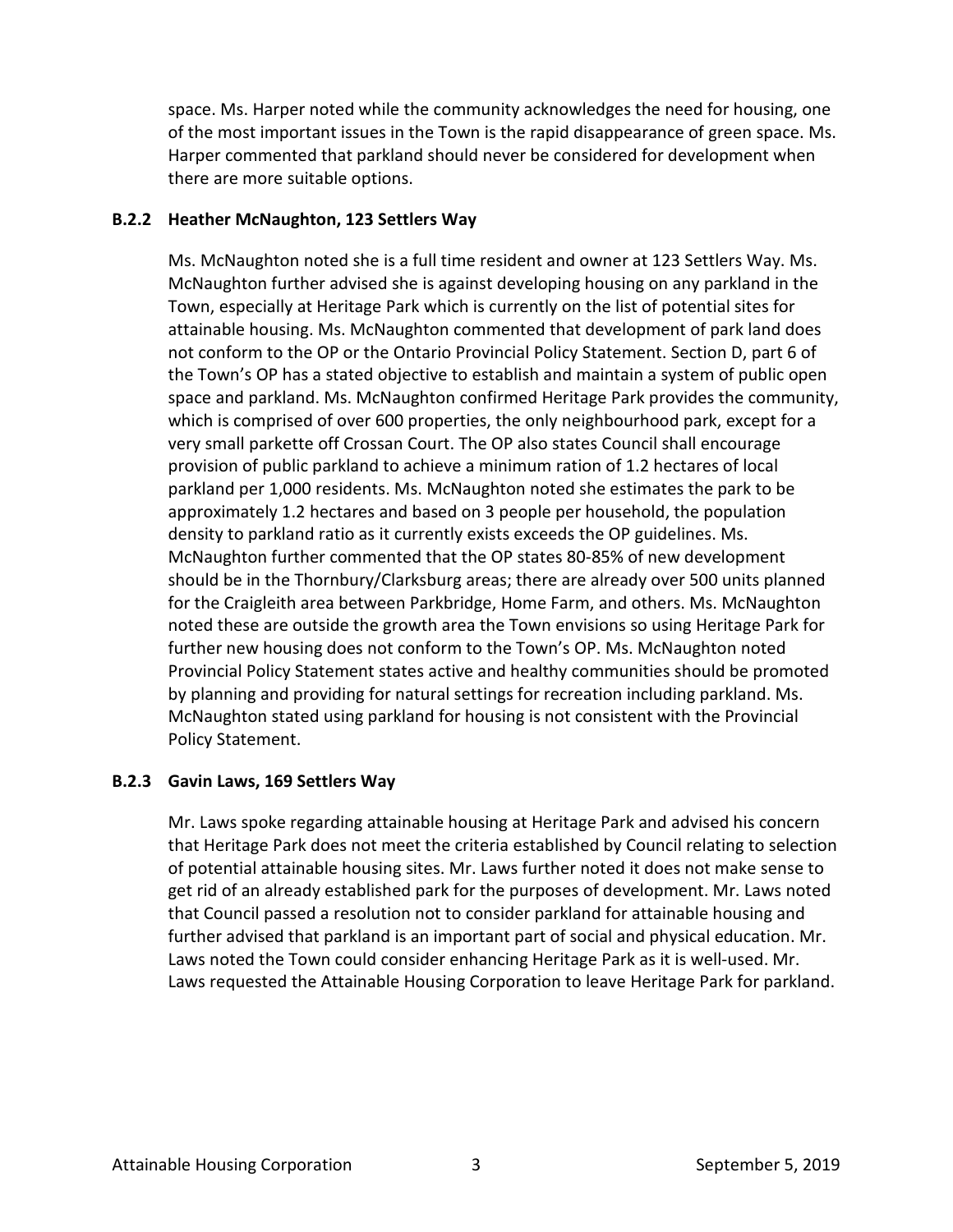### **B.2.4 Sarah-Jane Laws, 169 Settlers Way**

Ms. Laws noted that the classification of Heritage Park as "underutilized" is concerning to the community. Ms. Laws commented that if Town staff, Council and the Attainable Housing Board attended the park, it would be clear how well-used it is. Ms. Laws requested the data showing Heritage Park as "underutilized". Ms. Laws emphasized many people use the park, it is a happy place, and the community's hub.

### **B.2.5 Josh Gluster, Local Resident**

Mr. Gluster noted Heritage Park is his favourite place where he plays soccer, baseball, and basketball. Mr. Gluster commented there are better sites for attainable housing, for example, the old Foodland lot. Mr. Gluster requested that the baseball diamond should stay and commented he has been using the park since he was an infant.

### **B.2.6 Sheila McKea, 118 Settlers Way**

Ms. McKea noted she has lived in the community for 10 years, and uses Heritage Park almost every day. Ms. McKea commented the community is a great place to live and she would not want the community to be ruined by removing Heritage Park.

### **B.2.7 Christine, 162 Settlers Way**

Christine noted she recently purchased her first home in The Blue Mountains, and selected her current home based on the natural features. She noted she does not want to have Heritage Park torn apart.

Chair Rob Sampson thanked all members of the public for their attendance at the Attainable Housing Corporation meeting, and for speaking at the meeting. Rob noted the sites are being assessed through the Request for Information process. Members of the public noted Heritage Park should never be considered. Rob commented the comments received will go back to StrategyCorp and to Council, and StrategyCorp will compile the feedback and report back. Rob noted Council will receive the minutes of the Attainable Housing Corporation meeting.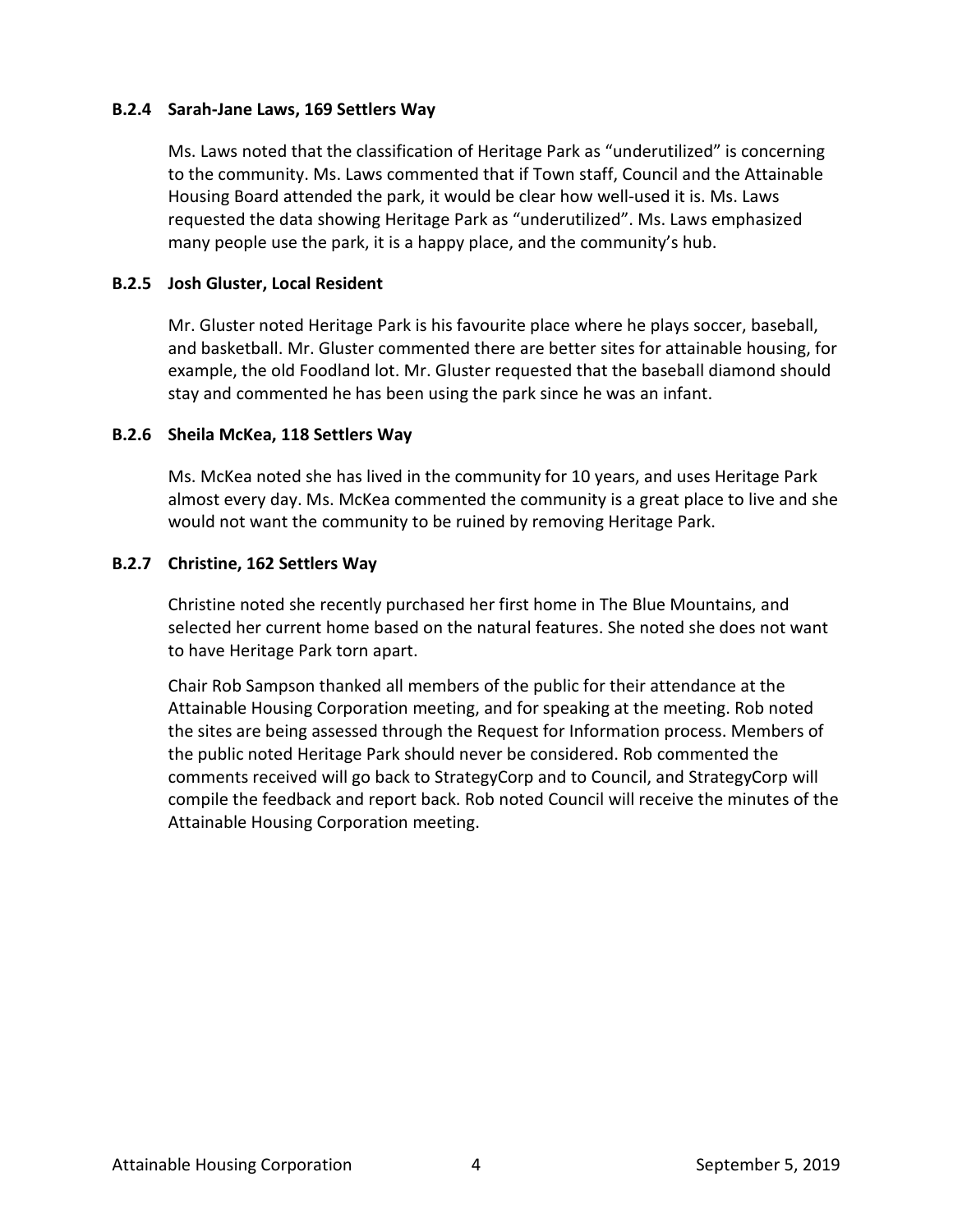# **B.3 Staff Reports, if any**

# **B.3.1 Follow-up to Public Meeting to Consider a Blue Mountains Attainable Housing Corporation Purchasing Policy, FAF.19.134**

Moved by: Gavin Leitch Seconded by: Alar Soever

THAT The Blue Mountains Attainable Housing Corporation receive Staff Report FAF.19.134, entitled "The Blue Mountains Attainable Housing Corporation DRAFT Purchasing Policy - Follow-up from Public Meeting";

AND THAT The Blue Mountains Attainable Housing Corporation acknowledge receipt of Public Meeting comments arising from the August 1, 2019 Public Meeting;

AND THAT The Blue Mountains Attainable Housing Corporation approve use of the Town of The Blue Mountains Purchasing of Goods and Services Policy, POL.COR.07.05 as amended from time-to-time for all Corporation-related procurement activities;

AND THAT The Blue Mountains Attainable Housing Corporation request Town staff to provide notice to The Blue Mountains Attainable Housing Corporation when proposing updates to the Town of The Blue Mountains Purchasing of Goods and Services Policy, POL.COR.07.05 for information purposes, and to provide an opportunity to comment on matters that may affect the Corporation's purchasing activities, Carried.

# **B.3.2 Request for Proposals options for Attainable Housing Corporation to retain Fairness Advisor and Financial Advisor Services, FAF.19.185**

Moved by: Gavin Leitch Seconded by: Alar Soever

THAT the Attainable Housing Corporation receive Staff Report FAF.19.185, entitled "Request for Proposals options for Attainable Housing Corporation to retain Fairness Advisor and Financial Advisor Services";

AND THAT the Attainable Housing Corporation endorse Option 1 to issue a Request for Proposal for retaining the services of a Fairness Advisor;

AND THAT the Attainable Housing Corporation endorse Option 3 to issue a Request for Proposal for retaining the services of a Financial Advisor;

AND THAT the Attainable Housing Corporation receive the Draft Job Description for Executive Director for the Attainable Housing Corporation, subject to identified revisions;

AND THAT the Attainable Housing Corporation endorse Option 5 for the potential hiring of an Executive Director for the Blue Mountains Attainable Housing Corporation, Carried.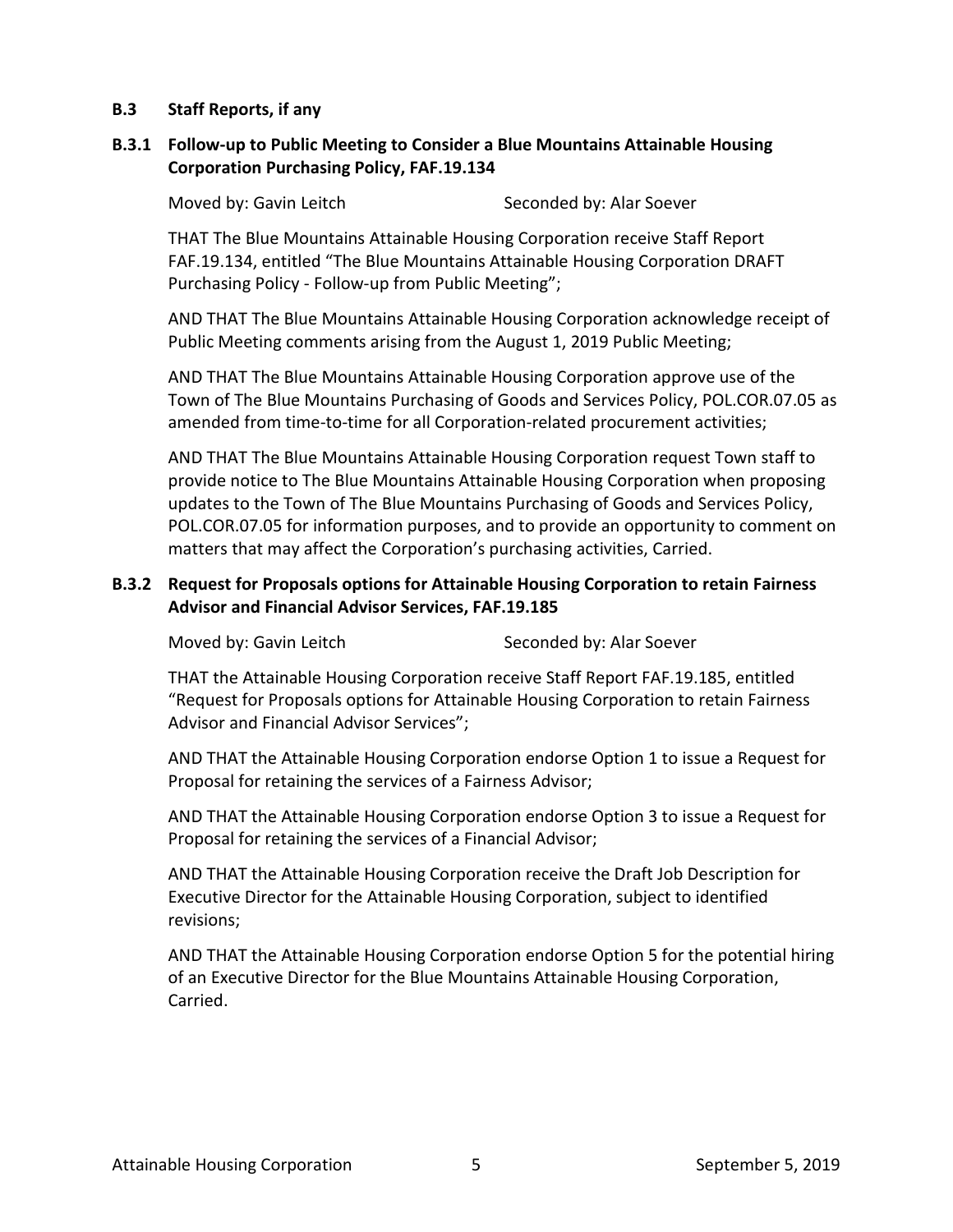#### **Matters for Discussion** C.

### **C.1 Request for Information 2019-61-P-AHC Update – Councillor Sampson (verbal)**

Chair Rob Sampson noted there have been seven (7) plan takers for Request for Information ("RFI") 2019-61-P-AHC and the RFI has been extended until October 11, 2019. Rob noted one (1) parcel was not identified in the RFI that may be identified later.

# **C.2 Invoices for Payment: Metroland Media**

Moved by: Gavin Leitch Seconded by: Patrick Gourlay

THAT The Blue Mountains Attainable Housing Corporation approves Treasurer of The Blue Mountains Attainable Housing Corporation to proceed with payment of Metroland Media invoice no BAD0436451 totaling \$65 excluding HST and invoice no. BAD0436866 totaling \$250 excluding HST, Carried.

# **C.3 Ontario Home Builders Association ("OHBA")2019 Annual Conference Discussion**

Link to OHBA Conference Program:<https://conference.ohba.ca/conference-program/>

Chair Rob Sampson advised the OHBA is holding its annual conference at Blue Mountain Resorts, September 22 – 24, 2019. Rob noted he and Mayor Soever have been invited to attend several events on Sunday September 22, and Monday September 23. Rob advised Board members can attend, if interested, while ensuring a quorum of the Attainable Housing Corporation is not present.

#### D. **Correspondence, if any**

### **D.1 Susan Lee, Resident Re: Proposed Site for Attainable Housing at Heritage Park**

# **D.2 Gavin Law, Resident**

**Re: Kandahar/Heritage Park Proposed Site for Attainable Housing**

Moved by: Gavin Leitch Seconded by: Alar Soever

THAT the Attainable Housing Corporation receives for information correspondence item D.1 Susan Lee, Resident Re Proposed Site for Attainable Housing at Heritage Park, and item D.2 Gavin Law, Resident Re: Kandahar/Heritage Park Proposed Site for Attainable Housing and provides the same to StrategyCorp for inclusion in the Request for Information comments received, Carried.

# **D.3 Bruce Taylor**

**Re: Grants for Basement Secondary Suites**

Moved by: Patrick Gourlay Seconded by: Gavin Leitch

THAT the Attainable Housing Corporation receives correspondence item D.3 Bruce Taylor Re: Grants for Basement Secondary Suites for information and further consideration at the October 3, 2019 Board meeting, Carried.

Attainable Housing Corporation  $\overline{6}$  6 September 5, 2019